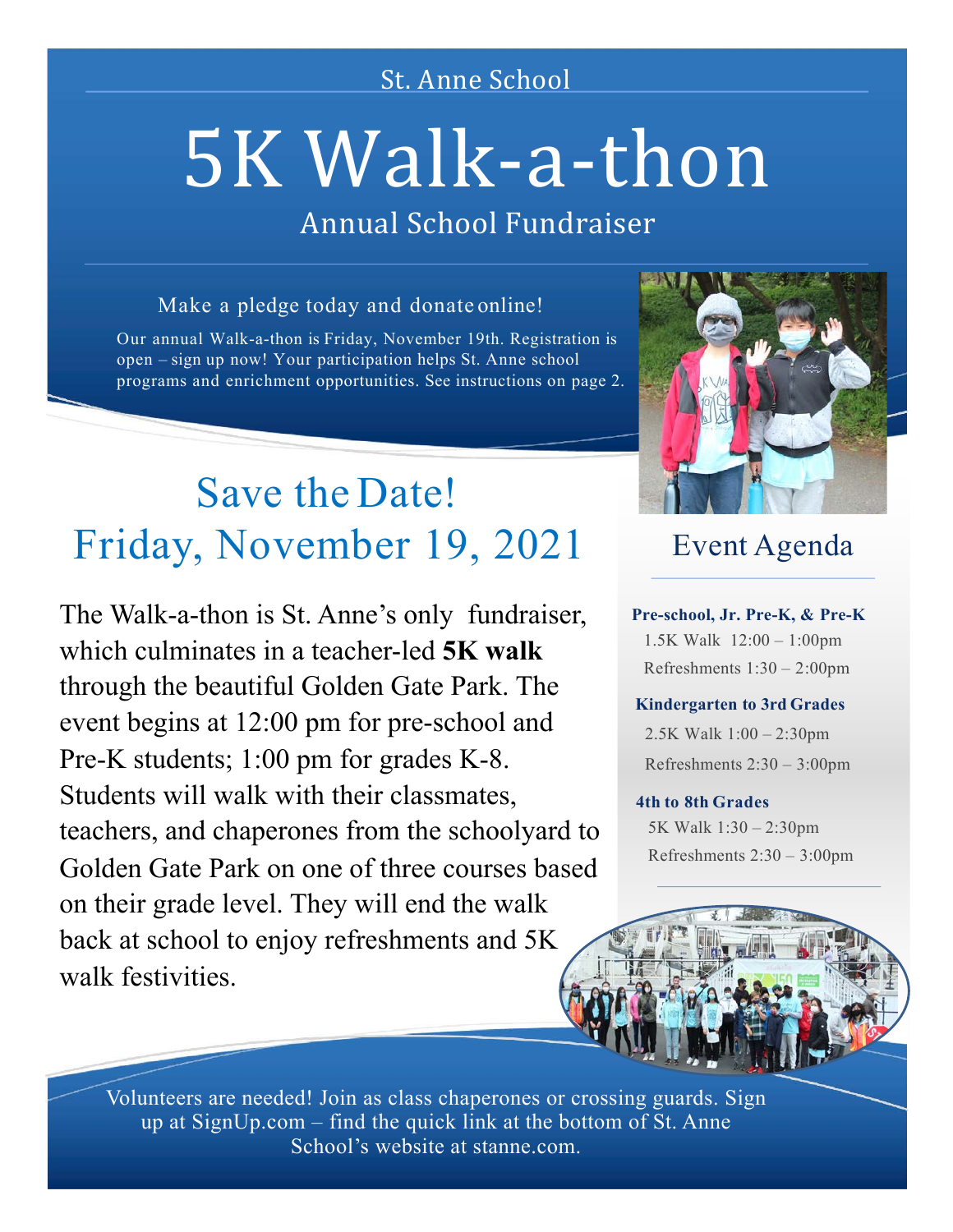## Start fundraising today!

#### Your minimum fundraising goal is \$150 per student.

Our **online donation system** will make your walk-a-thon fundraising faster, easier, convenient, and accessible to many. Family and friends can make **secure credit card donations online**. The process is simple!

- Go to https://pledgestar.com/stanne/
- Click "Not Registered For This Year's Event"
- Enter your name and email address, then click "Submit"
- Follow the instructions on-screen to register students

It only takes a few minutes to set-up your child's fundraising page to request donations or use the attached donation pledge sheet. Pledgstar will **email pledge requests** to your family and friends and allow them to make secure credit card donations online. Your donor will receive a receipt for their tax-deductible donation. You will be notified each time a pledge is made and you can **track your child's progress online**.

For families with multiple children, you can create a fundraising page for each child. The system will only send one email to each pledge request on behalf of all your children. Donors can donate to one or multiple children.



## Classroom Prizes!



The **top three classrooms** that raise the most money will choose a movie to stream during class!

## There are prizes for your fundraising efforts!

#### **PledgeStar Participation Prize:**

Enter 10 family & friend names into PledgeStar by October 18th earns a *free dress pass* 

#### **Individual Prizes:**

Early Bird Special – \$150 submitted by October 8th earns a *homework pass* Going the Extra Mile – \$300 raised or with corporate gift match earns an additional *homework pass* Top five individual earners will receive a *\$100 gift card* All participants receive a *commemorative t-shirt*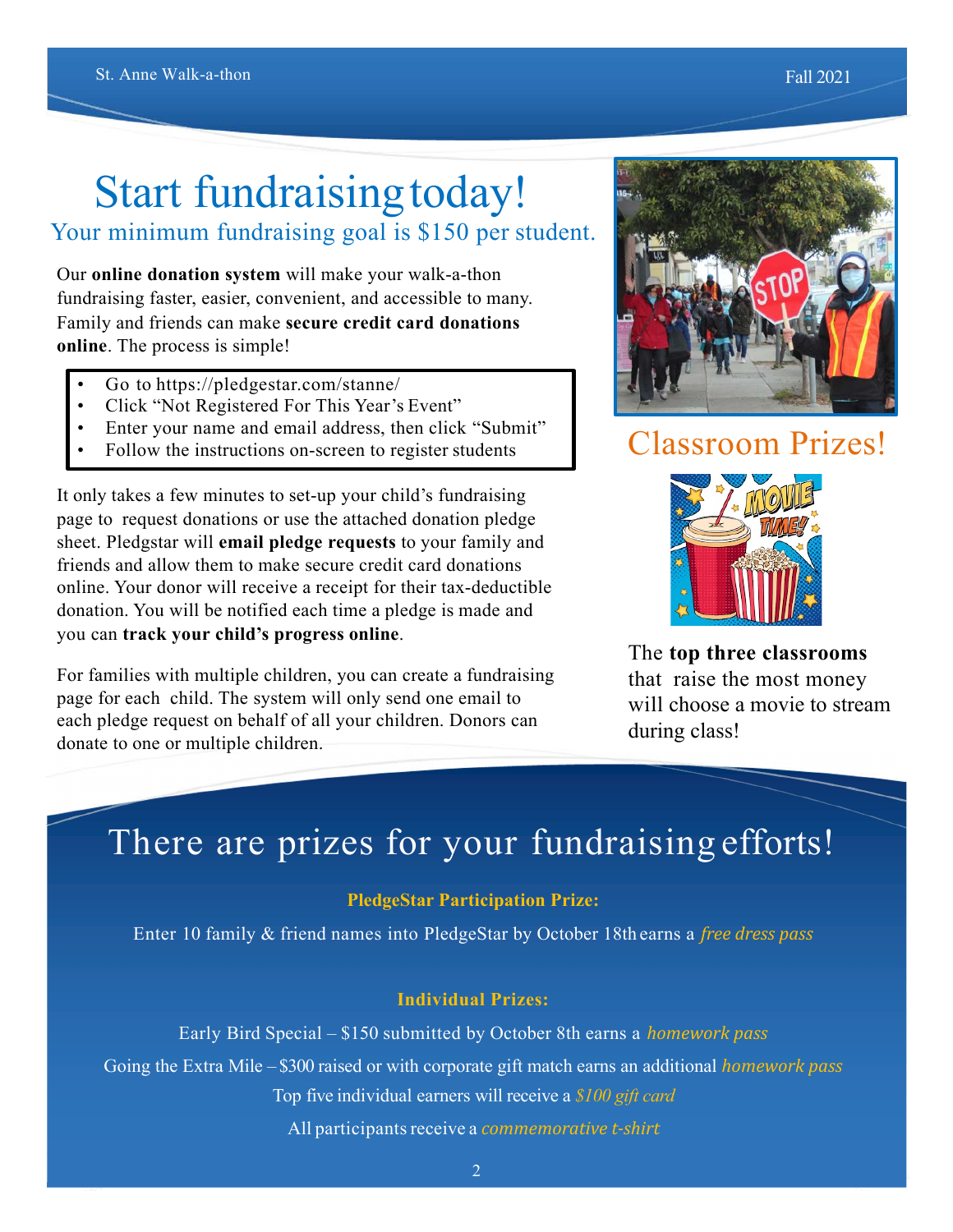

Enter St. Anne's Fall 2021 Walk-a-thon T-shirt Design Contest and **get a free dress pass!**

T-shirts will be given to all walk participants and volunteers. Can you imagine everyone wearing your design during this year's Walk-a-thon shirt? Submit your design by **October 15th** for it to be considered by the 5K T-Shirt Design Committee, who will select two winning designs.

#### **Submit your design online here - [bit.ly/WATdesign](http://bit.ly/WATdesign)**

#### **Design Rules**

- Designs must contain the words "St. Anne", "5K Walk", and "Fall 2021" in some artistic form.
- Submit only original designs/drawings on an 8.5"x11" art space, or letter size sheet of white copy paper (do not use binder paper).
- Absolutely no copyrighted materials may be included in the design (ie characters, images, logos, etc).
- The final design should have a transparent or solid color background.
- Limit two entries per student.
- Place your name and class **on the back** of your submission, if submitting a hard copy design. Do **NOT** include your autograph/signature on the front.
- Save your submission doc with your name and class as the file name (eg Lisa.Simpson.3.ppt)
- Submit entries to the school office c/o: SAPTO Walkathon T-shirt Design Contest
- Entries will be accepted no later than **Friday, October 15th**.

Keep in mind your design should be ideal for a t-shirt. Use bold lines and keep your design simple. Your drawing should not rely on color and should be able to stand out if it is only printed in one or two colors. Your design may be altered to complement the front or back design. Please no copyright infringements!

Good Luck!! **Questions?** Email Lisa Chen at lisachen831@gmail.com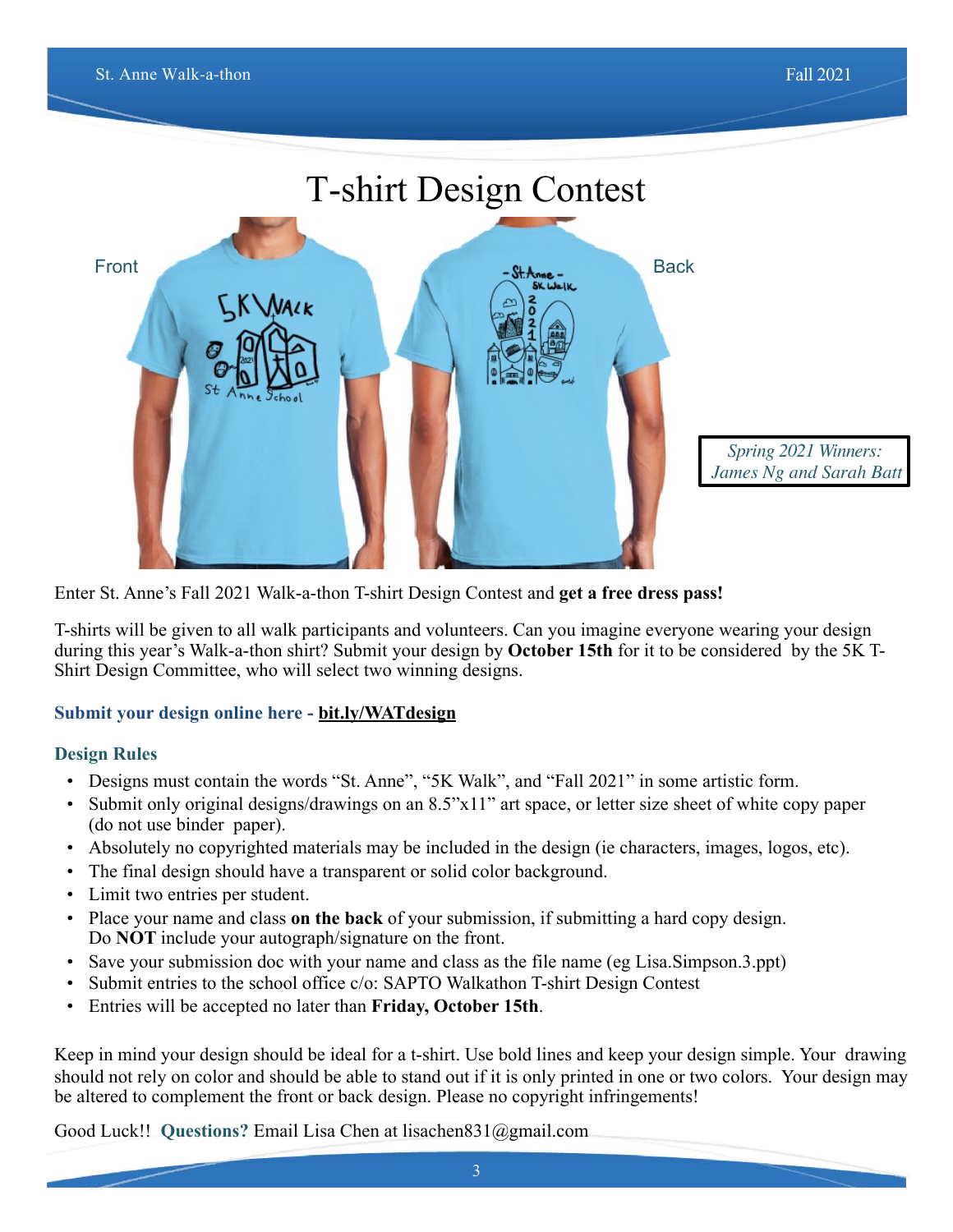## Pledge Sheet

| Studen<br>$\sim$ |  |
|------------------|--|
|                  |  |

Parent Name: Contact Email or Phone #:

Use our secure and easy online system to participate. Follow the simple registration steps. It only takes a few minutes to set up your child's own fundraising page. Your family and friends have the option to help you reach your fundraising goal with online or check payment options. A thank you note from your child will automatically be sent to those who donate online. **Register at: https://pledgestar.com/stanne/**

Or if you prefer to collect money from family and friends, record the names and donation amounts below.

| <b>Sponsor Name</b> | Contact name/Phone/Email | Donation<br>Amount | Paid |
|---------------------|--------------------------|--------------------|------|
| 1.                  |                          |                    |      |
| 2.                  |                          |                    |      |
| 3.                  |                          |                    |      |
| 4.                  |                          |                    |      |
| 5.                  |                          |                    |      |
| 6.                  |                          |                    |      |
| 7.                  |                          |                    |      |
| 8.                  |                          |                    |      |
| 9.                  |                          |                    |      |
| 10.                 |                          |                    |      |
|                     | Total                    |                    |      |

No cash will be accepted at this time due to COVID-19. Please make checks payable to **SAPTO**  (St. Anne Parent Teacher Organization). Include your (youngest) **child's name and classroom** on the memo line. All donations must be submitted by **Friday, December 10, 2021**. Submit this form and donations to the school office addressed to **SAPTO c/o 5K Walk**.

| Office use:    | Date rcvd: | Check $#$     | Amount verified: |
|----------------|------------|---------------|------------------|
| Prize: FD Pass | HW Pass    | Process Date: | Initials:        |
|                |            |               |                  |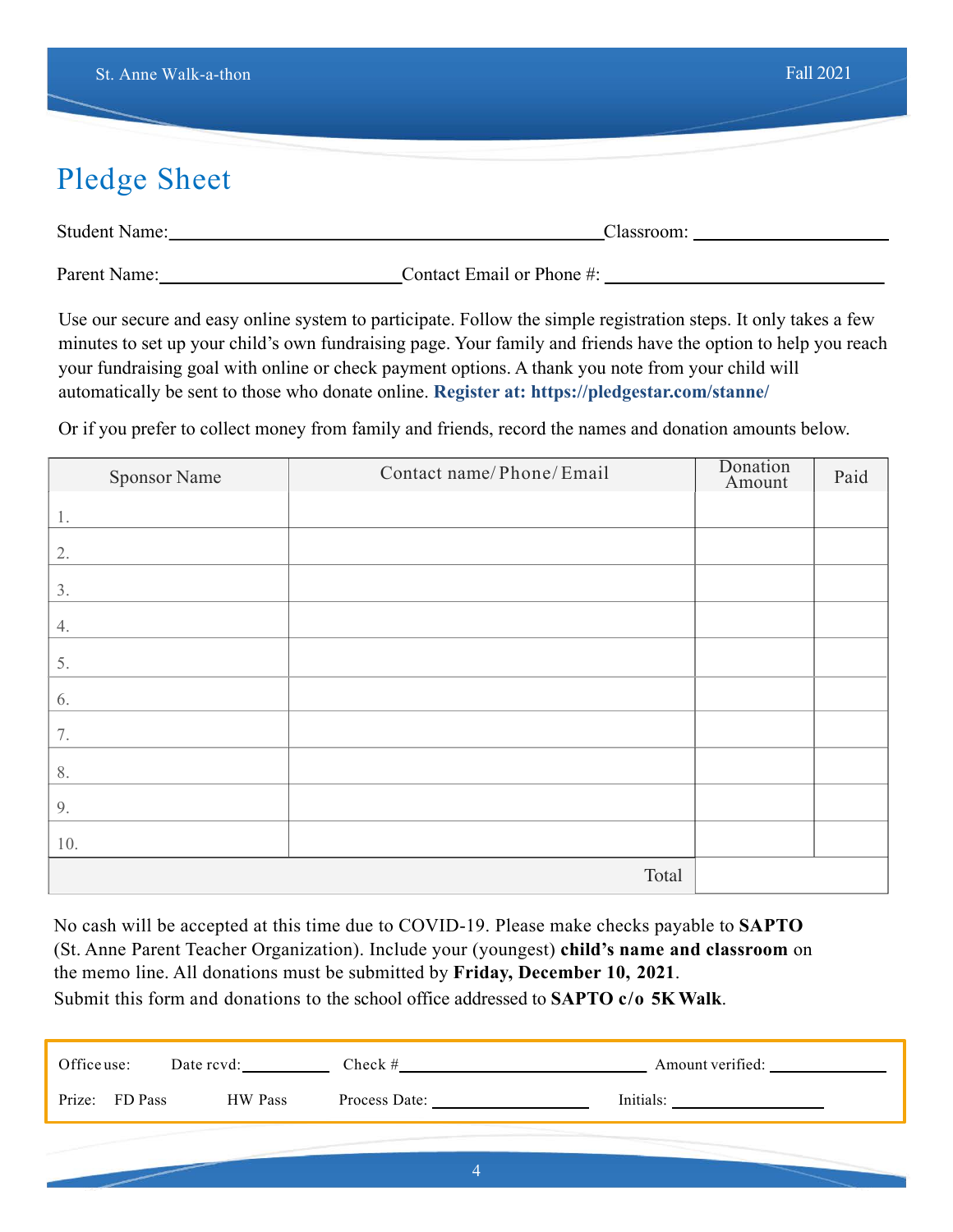## Corporate Match Gifts

Many companies match the donations of their employees as a part of their philanthropy program. This is an easy way to double your walk-a-thon donation!

#### **BayArea companies with matching gift programs:**

Apple Bank of America Chevron Charles Schwab Gap

Hewlett Packard Kaiser Permanente Levi Strauss & Co LinkedIn Pacific Gas & Electric



VISA Wells Fargo

*and many more...check [www.matchinggifts.com/stanford](http://www.matchinggifts.com/stanford)  to search for more companies.*

#### **How do I request a matching gift?**

Requesting a matching gift only takes 5 minutes but needs to be initiated by you, the employee/donor. You can do this by filling out and submitting a form provided by your employer, or through an electronic submission process.

Check if your company has this type of program: [www.matchinggifts.com/stanford.](http://www.matchinggifts.com/stanford) We are not affiliated with Stanford University. However, this site allows you to easily search for companies and provides matching information and guidelines.

#### **Match early for this prize:**

A company match would qualify your family for the Going the Extra Mile prize – an additional homework pass. The match gift from your employer must be received before December 10th for the pass to be distributed.

Have questions? Email Pui Yee Law at [law.aranas@gmail.com](mailto:law.aranas@gmail.com)